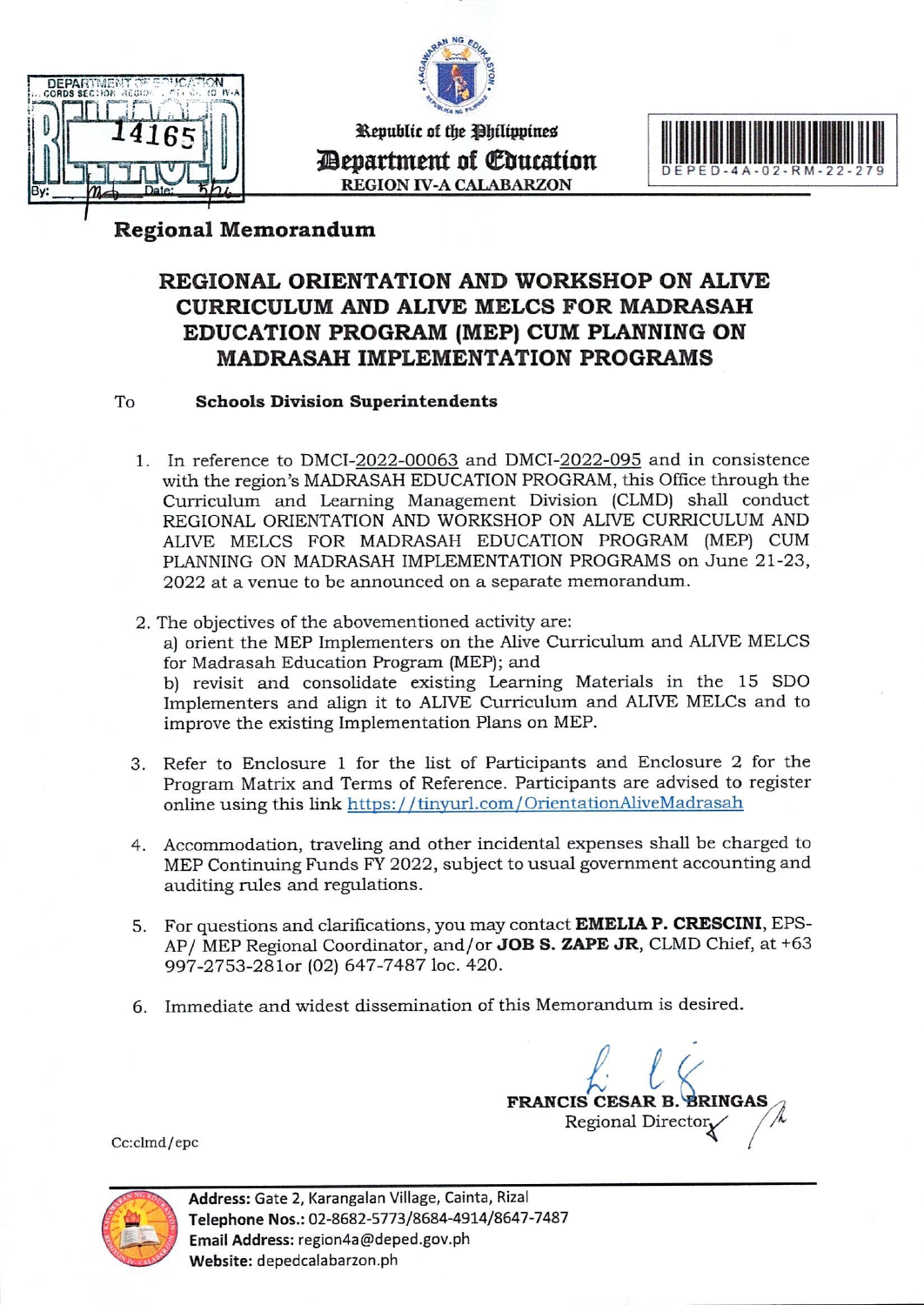# **REGIONAL ORIENTATION AND WORKSHOP ON ALIVE CURRICULUM AND ALIVE MELCS FOR MADRASAH EDUCATION PROGRAM (MEP) CUM PLANNING ON MADRASAH IMPLEMENTATION PROGRAMS**

| <b>Name of Division MEP Coordinators/</b> | <b>Schools Division</b> | Number of      |
|-------------------------------------------|-------------------------|----------------|
| <b>EPS</b>                                | Office (SDO)            | Asatidz        |
| Gloria A. Benedicto                       | Antipolo City           | 2              |
| Rolando S. Casanova                       | <b>Batangas</b>         | 3              |
|                                           | Province                |                |
| Joel S. Valenzuela                        | Biñan City              | 4              |
| Marivic R. Calderon                       | Calamba City            | 3              |
| Ricardo P. Makabenta                      | Cavite City             | $\mathbf 2$    |
| Emily R. Quintos                          | Cavite Province         | $\mathbf{1}$   |
| Alejo S. Filio                            | Dasmariñas City         | 6              |
|                                           | <b>General Trias</b>    | 3              |
| Yolanda DC. Lumanog                       | City                    |                |
| Lucia F. Pagalanan                        | Laguna Province         | 4              |
| Editha M. Malihan                         | Lipa City               | 3              |
| Myla K. Mendiola                          | Lucena City             | 4              |
| Asuncion C. Ilao                          | Quezon Province         | $\overline{2}$ |
| Minerva C. David                          | <b>Rizal Province</b>   | 19             |
| Noel H. Natividad                         | Sta. Rosa City          | $\overline{2}$ |
| Teodoro B. Lualhati                       | Tanauan City            | 11             |
| Romeo B. Fule                             | San Pablo City          | $\overline{0}$ |
| Arvie Celeste Rubio                       | Cabuyao city            | $\Omega$       |
| Nereus V. Malinis                         | Bacoor City             | $\overline{0}$ |
| Leah G. Guillang                          | Imus City               | $\overline{0}$ |
| Sancho C. Calatrava                       | Tayabas City            | $\Omega$       |
| Total<br>20                               |                         | 69             |
| 11<br><b>CLMD</b>                         |                         |                |
| <b>Total Number of Participants</b>       |                         | 100            |

#### **List of Participants**

Prepared by: **EMELIA P. CRESCINI** EPS/ Regional MEP Coordinator

Noted by Chief. CLMD



**Address:** Gate 2, Karangalan Village, Cainta, Rizal **Telephone Nos.:** 02-8682-5773/8684-4914/8647-7487 **Email Address:** region4a@deped.gov.ph **Website:** depedcalabarzon.ph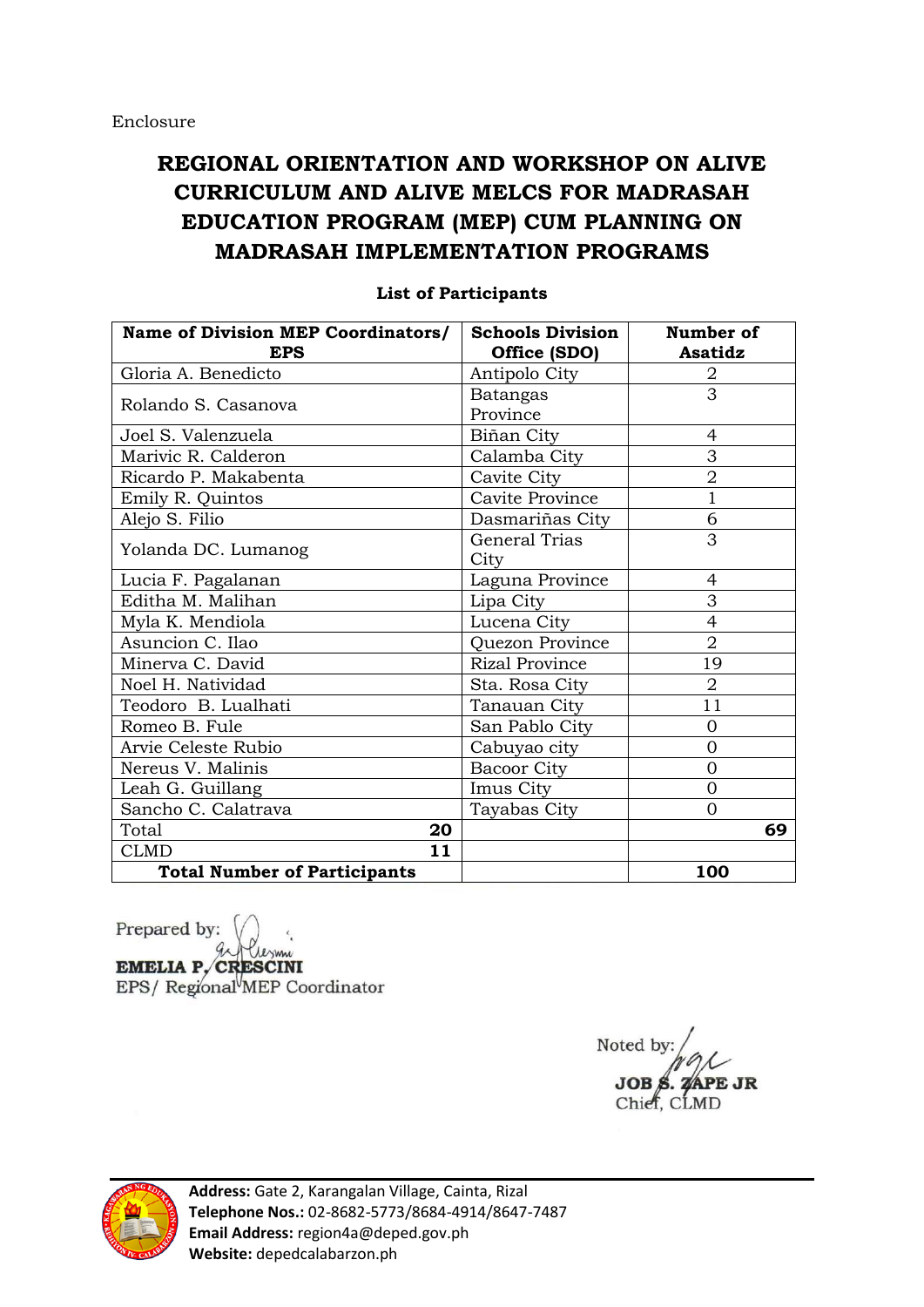# **REGIONAL ORIENTATION AND WORKSHOP ON ALIVE CURRICULUM AND ALIVE MELCS FOR MADRASAH EDUCATION PROGRAM (MEP) CUM PLANNING ON MADRASAH IMPLEMENTATION PROGRAMS**

| DATE / TIME                | Day 1<br>June<br>21,2022                                                                               | Day 2<br><b>June 22,2022</b>                                                                                                         | Day 3<br>June 23,2022                                                                                          |
|----------------------------|--------------------------------------------------------------------------------------------------------|--------------------------------------------------------------------------------------------------------------------------------------|----------------------------------------------------------------------------------------------------------------|
| $8:00 - 8:15$              |                                                                                                        | Management of<br>Learning                                                                                                            | Management of<br>Learning                                                                                      |
| 8:16-10:00                 | <b>Arrival of</b><br>Participants<br>Check in<br>Orientation<br>and Briefing<br>of TWG                 | Workshop 1                                                                                                                           |                                                                                                                |
| 10:01-10:30<br>10:30-12:00 |                                                                                                        | <b>Session 2</b><br>Synchronizatio<br>n of Learning<br><b>Resources in</b><br><b>ALIVE and</b><br>Alignment to<br><b>ALIVE MELCs</b> | Presentation<br>of Action Plan                                                                                 |
| 12:01-1:00                 | Lunch Break                                                                                            | Lunch Break                                                                                                                          | Lunch Break                                                                                                    |
| $1:01-2:30$                | Opening<br>Program and<br><b>Briefing of</b><br>Participants                                           | Workshop 2                                                                                                                           | Closing<br>Program                                                                                             |
| 2:31-3:00                  | Coffee Break                                                                                           | <b>Coffee Break</b>                                                                                                                  | Coffee Break                                                                                                   |
| $3:01 - 5:00$              | <b>Session 1</b><br>Introduction<br>of ALIVE<br><b>CURRICULU</b><br><b>M AND ALIVE</b><br><b>MELCS</b> | <b>Session 3</b><br>Planning<br>Workshop on<br><b>MEP</b><br>Implementation                                                          | <b>Home Sweet</b><br>Home                                                                                      |
| <b>Minute Taker/s</b>      | Cavite Cluster                                                                                         | Laguna Cluster                                                                                                                       | <b>Batangas</b><br>Cluster                                                                                     |
| Facilitator/s              | Quezon<br>cluster                                                                                      | <b>Rizal Cluster</b>                                                                                                                 | <b>CLMD</b>                                                                                                    |
| <b>Expected Outputs</b>    | Analysis of<br><b>ALIVE</b><br>Curriculum<br>and ALIVE<br><b>MELCs</b>                                 | Compendium of<br><b>ALIVE MELCS</b><br>and Data base of<br>Learning<br>Materials                                                     | <b>Action Plan</b><br>Output/<br>Implementatio<br>n Plan (for<br>asatidz/for<br><b>MEP SDO</b><br>Coordinators |

### **MATRIX OF ACTIVITIES**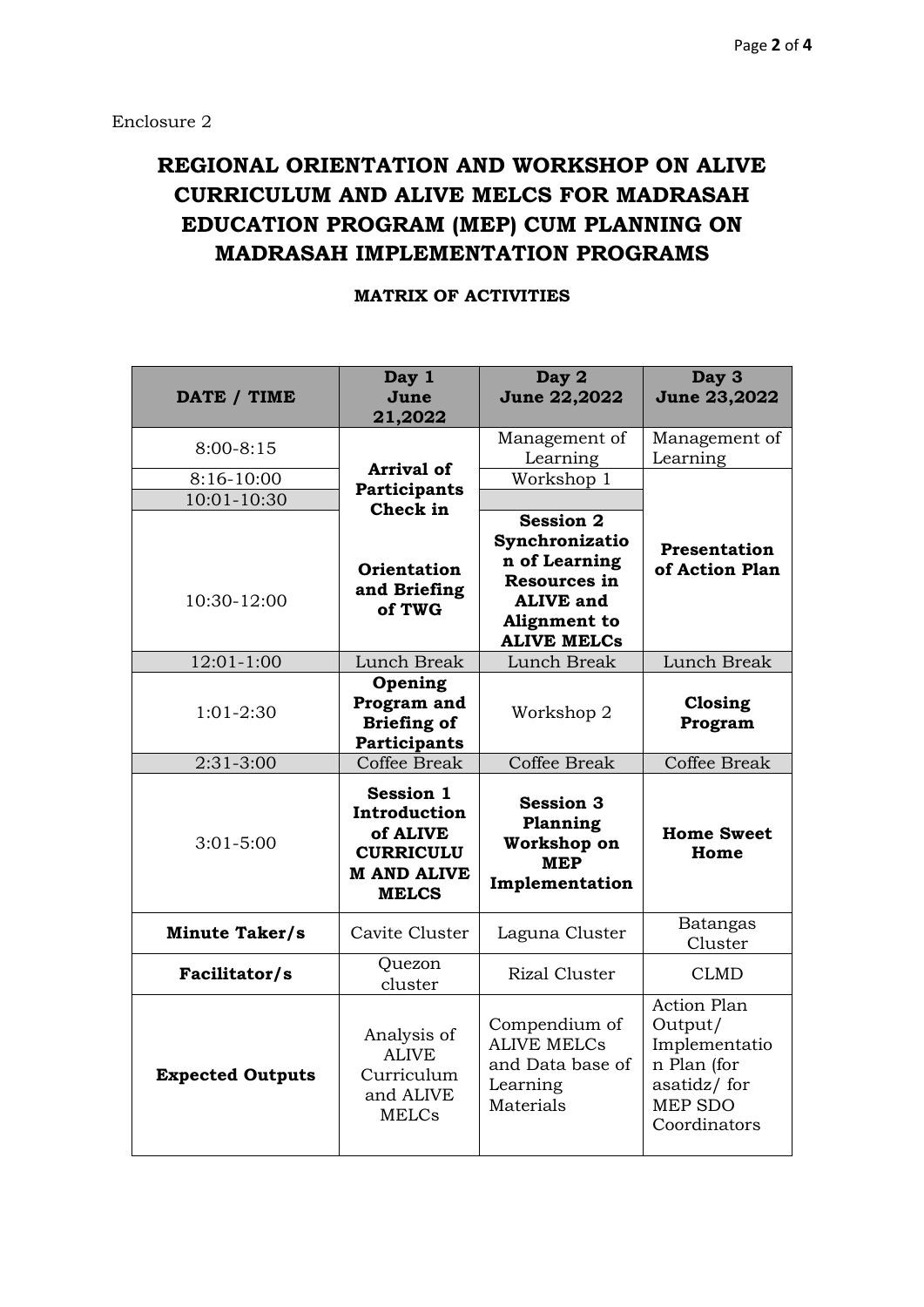#### **Terms of Reference**

The CLMD shall be responsible for the entire conduct of the activity from venue to the logistics needed:

#### The **Focal Persons** shall:

- craft the proposal, memorandum, and RBA;
- coordinate with the workshop venue management and prepare the contract for the event;
- coordinate with the Supplies Officer for the supplied needed;
- conduct meetings with the facilitator;
- lead the review and evaluation of the presentation to be used for the activity;
- oversee the conduct of the activity;
- lead the team for the conduct of debriefing sessions.

#### The **Regional Secretariat** shall:

- prepare the completion report;
- request preparation of contract and supplies;
- prepare the room listing;
- coordinate with the moderator regarding the materials needed for the workshop and the documents that needed to be accomplished daily;
- prepare the documents needed for liquidation;
- prepare and print certificates of recognition, participation, and appearance; and
- submit the needed requirements to respective functional divisions after the conduct of the activity.

#### The **Facilitator** shall:

- lead the MOL;
- introduce the guests;
- lead the FGD;
- provide instructions and inputs during the workshop;
- facilitate the collection and presentation of outputs;
- give the synthesis;
- ensure maximum participation of the participants; and
- address all concerns of the day (i.e., health, food restrictions, accommodation, etc.).

#### The **Minute Taker** shall:

document agreements, issues, concerns, and important activities, that happened during the workshop.

### The **Participants** shall:

- participate actively during the activity;
- produce the needed outputs/ deliverables relative to the objective of the activity;
- submit all the target outputs on time; and
- be responsible and accountable on the outputs to be submitted.

#### The **SDO MEP Supervisors/Coordinators** shall:

- ensure the quality of the outputs/ deliverables to be submitted relative to the objective of the activity;
- facilitate the FGD among the participants in their respective SDO Clusters.
- provide directions on the quality of the action plans/implementation plans
- lead the Asatidz/ participants in the delivery of target outputs